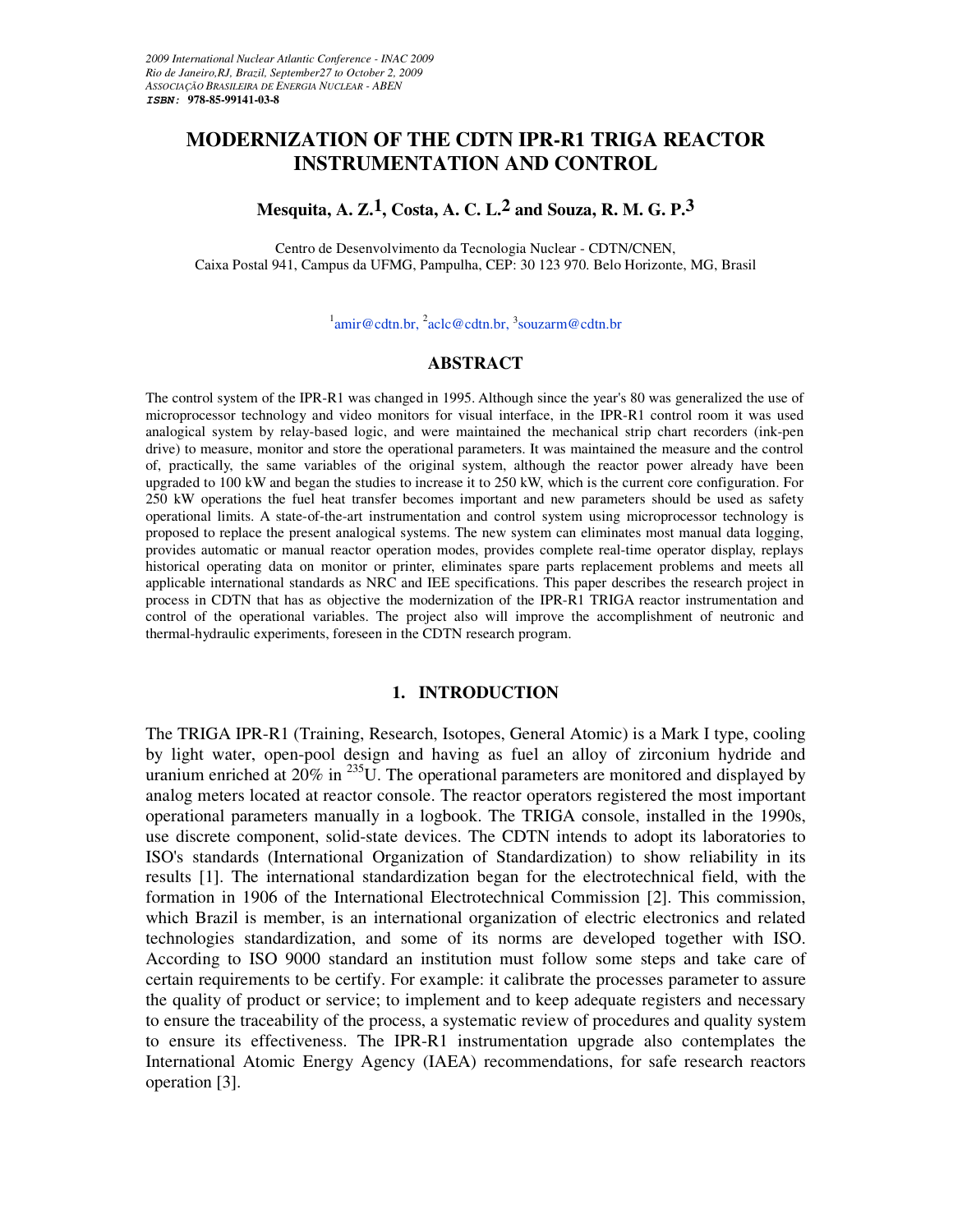#### **2. THE IPR-R1 TRIGA REATOR**

The IPR-R1 reached its first criticality on November  $11<sup>th</sup>$ , 1960 at Nuclear Technology Development Center (CDTN). At that time the maximum thermal power was 30 kW and an electron tubes (vacuum tubes) control console were used. The power monitoring (neutronic flux) was made using mechanical strip chart recorders. This control was built in conformity with the American electrical and nuclear technical norms in that time. The IPR-R1 TRIGA at CDTN is mainly used for neutron activation analysis, isotope production, neutronic and thermal hydraulic research, and for training of Brazilian nuclear power reactor operators. Like other TRIGA reactor the IPR-R 1 could also be used in many diverse applications, including production of radioisotopes for medicine and industry, nondestructive testing, basic research on the properties of matter, education, neutron radiography, reactor physics including burnup measurements and calculations, treatment of tumors by boron neutron capture therapy (BNCT), prompt gamma neutron activation analysis, solid state physics, semiconductor doping, environmental studies and researches of advanced materials. According to the calculations performed using the neutronics codes, the IPR-R1 average burnup is only  $4\%$  of  $235$ U in  $45$  years of operation [4]. This represents a reduction of 96 g of  $^{235}$ U in mass related to the initial value of 2.3 kg. The maximum burnup recommended by the fuel manufacturer is 20%. Therefore, if the IPR-R1 expands its research activities with daily operations, it is estimated that their life would be about more 25 years.

The TRIGA reactor uses uranium-zirconium hydride (U-ZrH) fuel, which has a large, prompt negative thermal reactivity coefficient, meaning that as the temperature of the core increases, the reactivity rapidly decreases, so it is highly unlikely, though not impossible for a meltdown to occur. A reactor with a negative temperature coefficient of reactivity is therefore inherently self-controlling and safe. When the fuel temperature reaches 550 °C in the TRIGA reactors, occurs a phase transformation in the alloy U-ZrH, increasing the fuel volume and the pressure on the cladding. Operation above this temperature may cause failure in the cladding. Therefore, the temperature of 550  $^{\circ}$ C was defined as an operational limit for the IPR-1 TRIGA reactor [5]. The IPR-R1 is an open-pool type reactor and the fuel refrigeration is done by natural circulation. The buoyancy force induced by the density differential across the core maintains the water circulation through the core. Countering this buoyancy force are the pressure losses due the contraction and expansion at the entrance and the exit of the core as well as the acceleration and friction pressure losses in the flow channels. Figure 1 shows the cooling process and a photograph of the reactor pool. The water enters into each core channel by a hole of 15.9 mm in diameter, located in the lower grid plate.



**Figure 1. A schematic of a flow channel and top view of the IPR-R1 TRIGA pool**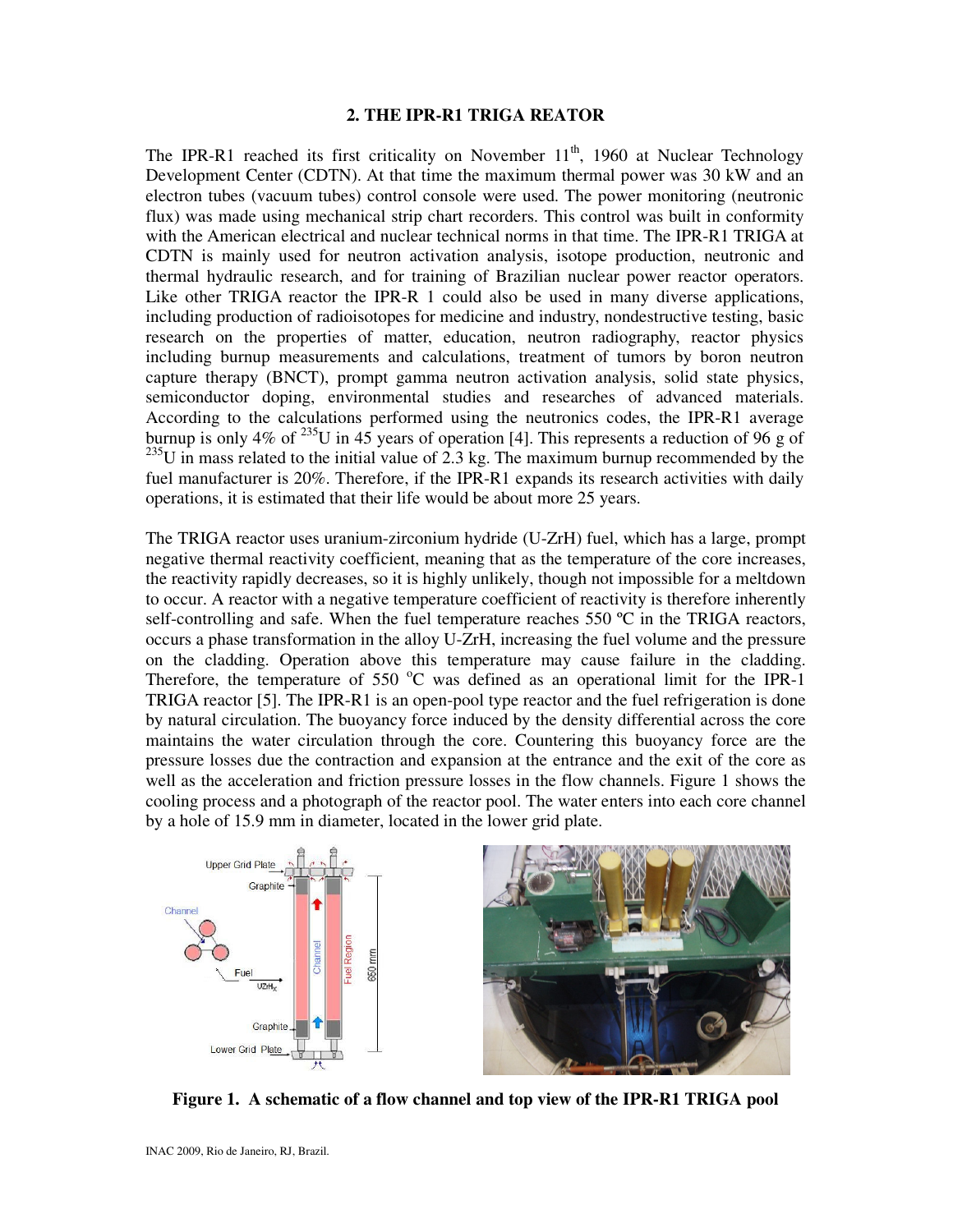As the reactor core power increases, the heat transfer regime from the fuel cladding to the coolant changes from single-phase natural convection to subcooled nucleate boiling. Experiments carried out indicated that subcooled boiling occurs at the cladding surface in the central channels of the reactor core at power levels above approximately 60 kW. With the reactor operating in the power of 250 kW, the fuel temperature in the core hottest position is about  $300^{\circ}$ C [6].

In 2004, it was inserted in the IPR-R1 core a instrumented fuel element to perform thermal hydraulic experiments during the commissioning tests to operate at 250 kW [6]. The instrumented fuel element is in all respects identical to standard fuel elements, except that it is equipped with three chromel-alumel thermocouples (K type), embedded in the fuel meat. The sensitive tips of the thermocouples are located in the center of the fuel element. The instrumented fuel stayed in the core until July, 2007. During this time it monitored the temperature at the hottest core position, in all reactor operations. After about three years of monitoring the core temperature, the three thermocouples failed in their measures because of the rupture in the connector placed between the thermocouples wire and extension cables. On August 2007, the instrumented fuel element was removed from the core. On October, 2008 started the works to recovery the thermocouples continuity, and the works was concluded with partial success [7].

It is emphasized here the importance of the presence of at least two instrumented fuel elements in the reactor core as current specification of General Atomics Electronic Systems Inc, and the example of several existing TRIGA reactor in the world [8]. The IAEA recommends the monitoring of the core temperature in all operations of research nuclear reactor [9]. The fuel temperature is the main operational nuclear reactor variable and there shall be a system that monitors this parameter and provides a signal that can be utilized in an automatic mode to prevent the value of the temperature from exceeding the safety limit. The fuel temperature was adopted in the IPR-R1 TRIGA Safety Analysis Report (CDTN/CNEN, 2007) with a safe operational limit. The fuel temperature should not exceed 550  $^{\circ}$ C. In some operations of the IPR-R1 reactor at 250 kW the fuel center temperature in the hottest core position reached 310  $^{\circ}$ C [6]. In the TRIGA reactor at Vienna, which has two instrumented fuel elements in the core, the set-point for automatic shutdown occurs when the fuel temperature exceeds  $350 \degree C$  [10]. The instrumented fuel element is the main equipment used for operational parameters investigation in the neutronics and thermal hydraulics experiments performed in IPR-R1 TRIGA reactor. In addition to recover the present instrumented fuel element, it is recommended the purchase a new one as recommended by the manufacturer TRIGA International [11].

Figure 2 shows the reactor cooling system diagram and the localization of the instrumentation used to monitor the operational parameter. Figure 3 shows the first and the present IPR-R1 analog console.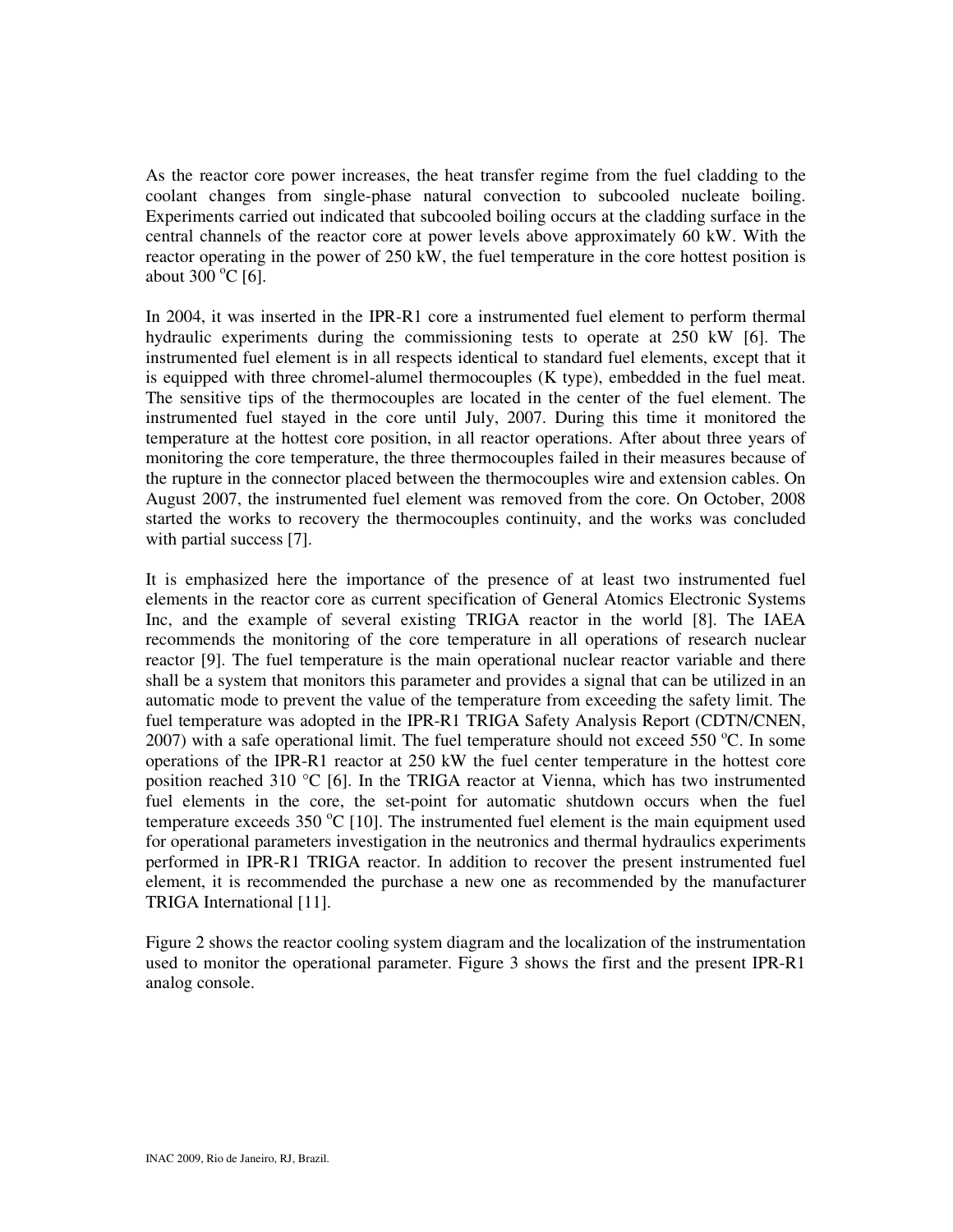

**Figure 2. The IPR-R1 TRIGA reactor cooling system and instrumentation distribution** 



**Figure 3. The first and the current IPR-R1 TRIGA reactor analog control console** 

# **3. OPERATIONAL LIMITS AND CONDITIONS (OLC) AND SAFETY LIMIT (SL)**

The operational limits and conditions are a set of operating rules which normally include safety limits and safety system settings on relevant variables and parameters of the reactor, limiting conditions on equipment and operational characteristics of the reactor, surveillance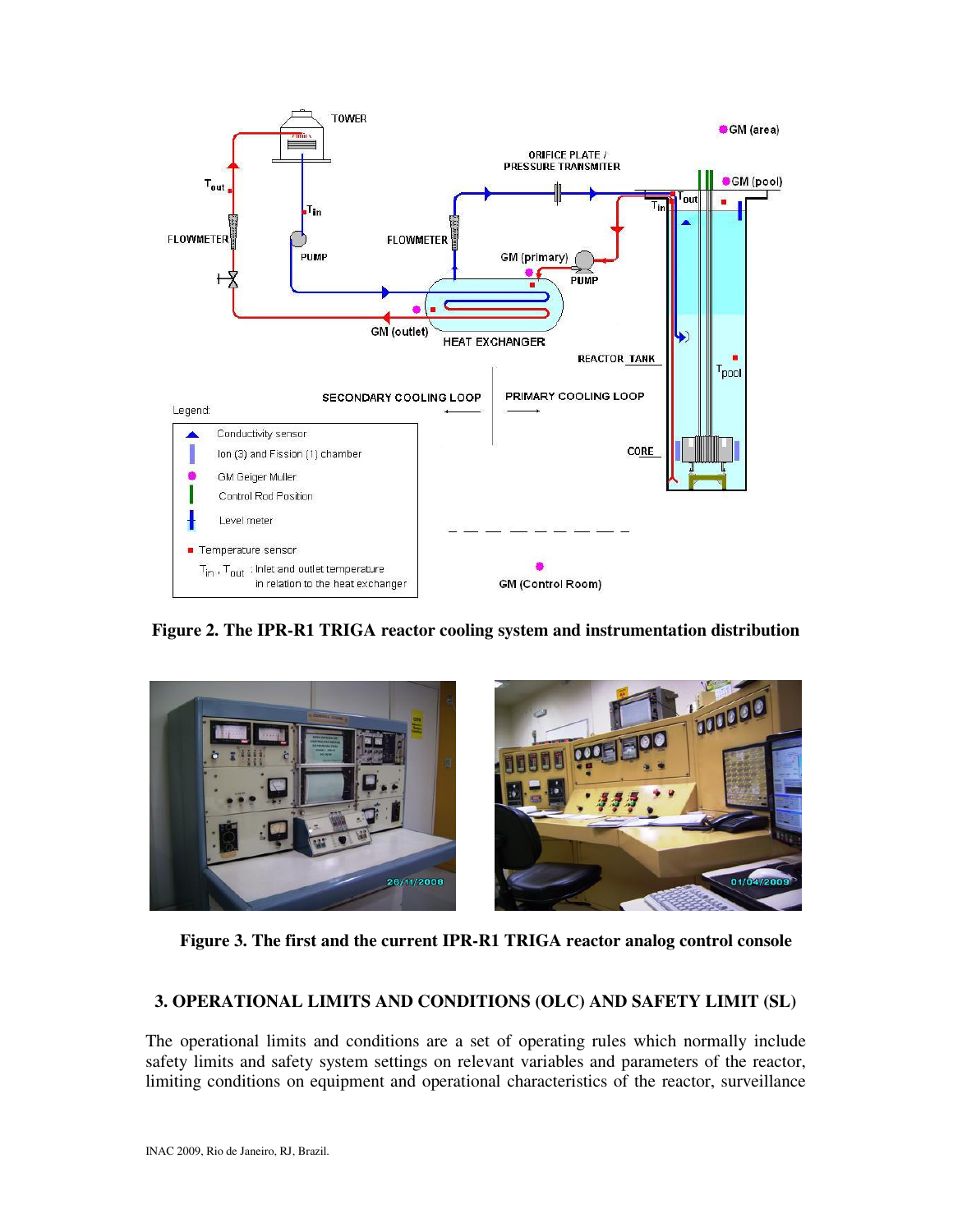requirements and administrative requirements. The OLC are approved by the regulatory body for safe operation of the research reactor facility. Safety limits (SLs) are limits on process variables within which the operation of the research reactor facility has been shown to be safe. Safety limits are necessary to protect the integrity of the main physical barrier that guards against uncontrolled radioactive releases in all operational states. For many research reactors this main physical barrier is the cladding of the fuel rods, whose temperature is maintained below a certain limit by cooling so that cladding integrity is ensured. For some reactors, the main physical barrier is the primary coolant boundary.

The fuel temperature is the principal SL of an nuclear reactor, if there aren´t instrumented fuel element in the reactor core, this SL is expressed in terms of other parameters which are measured, such as thermal power level, coolant flow though the core, inlet or outlet temperature of coolant, coolant pressure and height of coolant above core. The selection of the SLs is of paramount importance. For example, onset of nucleate boiling, which is often used to establish an SL, represents an undesirable but not unsafe condition for the reactor. Departure from nucleate boiling and flow instability, however, are conditions which, if approached too closely, would present a safety problem and may therefore be used to establish SLs. For this reason, reactor operation is limited to a power level such that the maximum heat flux in the fuel element is only a fraction of the burnout heat flux. In some instances (e.g. for low power research reactors), the safety limits may be very conservatively set (IAEA, 1995). The operating organization is responsible for the preparation and submission of the OLC to the regulatory body, as one of the bases for the grating of a license. The operating organization should consult the designer in preparing the OLC and should ensure that the operating personnel know them. In addition, the proposed OLC should be reviewed by the safety committee before submission to the regulatory body. The operational limits can change if were observed inadequacy of existing parameter values or requirements, experience gained during reactor operation, or technological progress. Therefore, the OLC are normally reviewed and changed as necessary during the reactor lifetime. The operating organization shall keep adequate records to facilitate its audits and inspections to verify that the operation of the facility is compliance with the OLC.

For each parameter for which a safety limit is required, and other important safety related parameters, there shall be a system that monitors the parameter and provides a signal that can be utilized in an automatic mode to prevent the value of that parameter from exceeding the safety limit. The set point for this protective action that would provide the minimum acceptable safety margin is defined as the safety system setting. Safety system settings shall be established for all operational modes of the reactor. In the determination of a safety system setting, the process and measurement uncertainties, and the response of instrumentation and calculational uncertainties shall be taken into account [9].

## **4. THE EVOLUTION OF INSTRUMENTATION AND CONTROL (I&C) FOR NUCLEAR REACTORS**

Since the first criticality of a nuclear reactor carried out by Fermi and collaborators on December 2, 1942 at the Chicago University, there was concern in the monitoring with safety the parameters involved in the chain reaction. Fermi used in the pioneer experience: Geiger counters, oscilloscopes, thermometers and a strip chart recorder (galvanometer) to monitor the neutrons flux [12]. Figure 4 shows the record of the first self-sustaining chain reaction.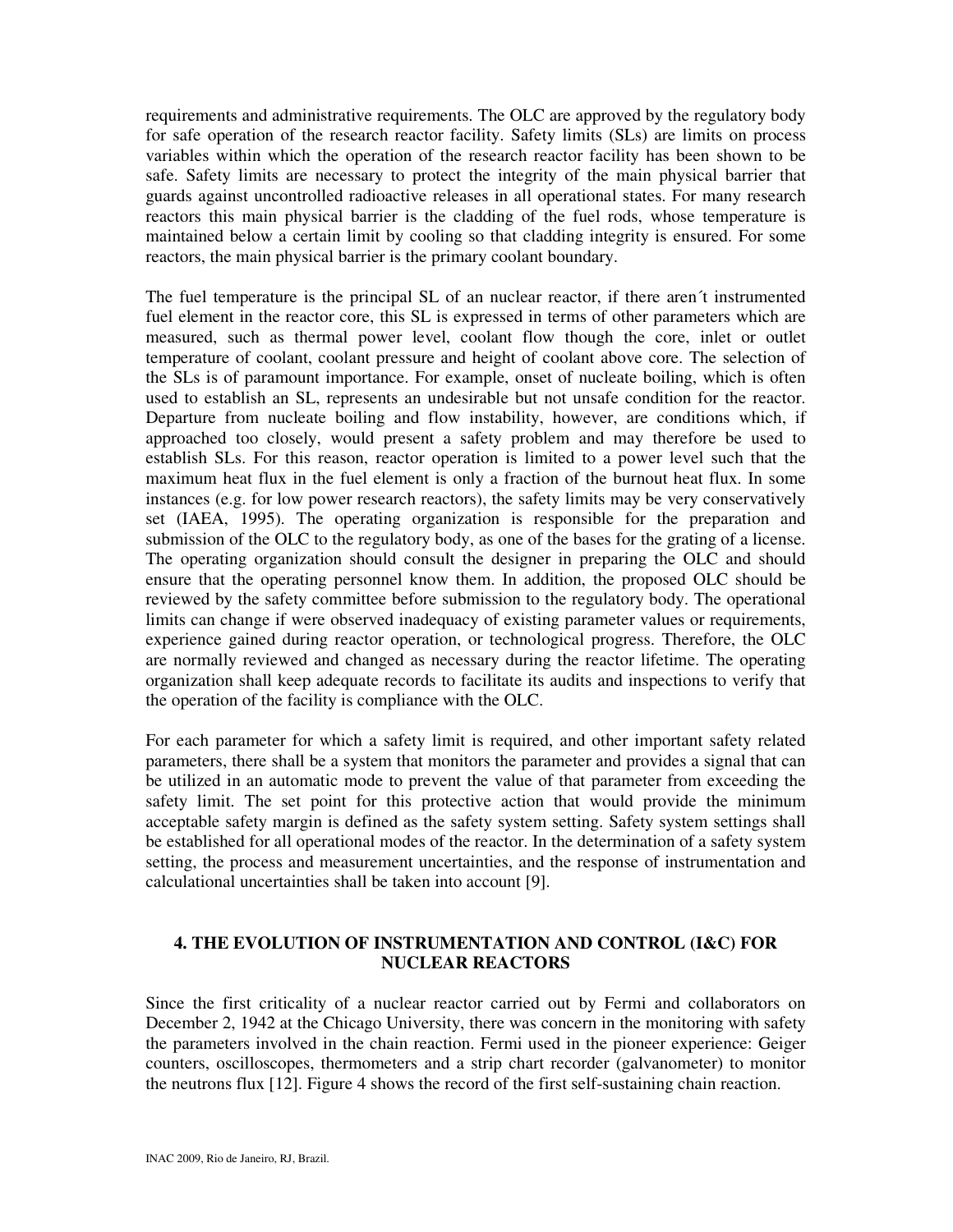DEC. 2 1942 START-UP OF FIRST SELF-SUSTAINING CHAIN REACTION NEUTRON INTENSITY IN THE PILE AS RECORDED BY A GALVANOMETER



### **Figure 4. The Atomic Age "Birth Certificate", the galvanometer chart that indicated the rise in neutron intensity associated with the first controlled chain reaction [12]**

The evolution of control systems used in nuclear power plants and research reactors is briefly described below. In general, this development follows the trend occurred in other processes of the conventional industry. Control engineering has evolved over time. In the past, humans were the main method for controlling a system. More recently electricity has been used for control and early electrical control was based on relays. These relays allow power to be switched on and off without a mechanical switch. It is common to use relays to make simple logical control decisions. The development of low cost computer has brought the most recent revolution, the Programmable Logic Controller (PLC). The advent of the PLC began in the 1970s, and has become the most common choice for manufacturing controls. PLCs have been gaining popularity on the factory floor and will probably remain predominant for some time to come. Further information can be found in the references: [13], [3], [14], [15], [16], [17], [18] and [19].

- From 1950 to 1960, on the first nuclear reactors, vacuum tube electronics were used in the control system. The visualization of variables and its record were made by mechanical strip chart records, and the control logic was made by electromagnetic relays.
- From 1960 to 1970, discrete transistorized solid state devices were used in the instrumentation. The operational parameters were displayed on Cathode Ray Tube (CRT) video monitor for monitoring. The variables were still stored in strip chart records, and the protective and annunciation system of the plant is relay-based logic.
- In the 1970s, the transistors were used in almost all electronic devices. Start up the use of digital techniques and integrated circuits. The control systems were analog and the main measurement instruments have become digital, i.e., have memory and can be programmed.
- In the early 1980s, the integrated circuits dominate the electronic, and informatics technology is in wide expansion. Besides the digital measuring instruments, is also the start the digitalization of protection and security systems. The digital instruments allow the use of hardware and software for the process control. The control consoles are equipped with video monitors (CRT) for displaying the operational parameters; the values of the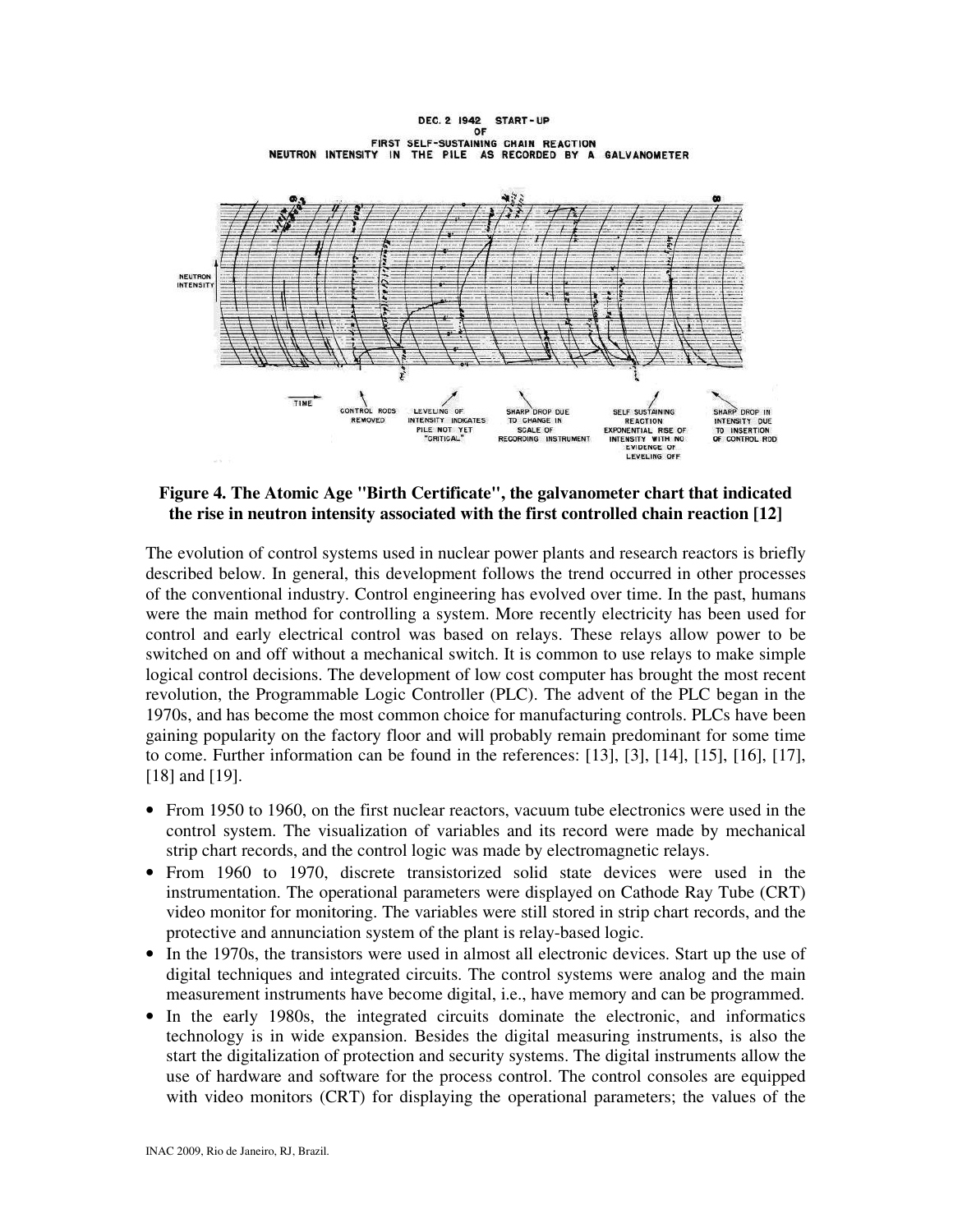variables are stored on computerized operator information system. It is started the interconnection of computers through networks.

• Since 1998, with the expansion of the use of PLC's (programmable logic controllers), which appeared in the American automobile industry in the 70s, digital systems will be used in all the control process, including the control rod drive mechanism performed by an electric stepping motor [20].

### **5. NUCLEAR REACTORS INSTRUMENTATION AND CONTROL STANDARDS**

From the inception of the IAEA in 1957, 15 years after the first criticality of the first nuclear reactor, there has been broad interest at the IAEA in the benefits to be derived from the safe operation of research reactors by IAEA Member States. The first publication of the IAEA on research reactor safety was as early as 1960 (Safety Series No. 4), year of the first IPR-R1 TRIGA reactor criticality. This edition recommended the monitoring and recording of operational parameters. This IAEA publication has received continuous attention adapted to engineering developments. With respect to the safety parameters and operating procedures for research reactors the most recent publication is the Safety Series No. 35-G6 "Safety Guide Operational Limits and Conditions of Research Reactors" [9].

Specifically on instrumentation and control in nuclear reactors the IAEA's latest publication is the *Safety Guide* No. NS-G-1.3 "Instrumentation and Control Systems Important to Safety in Nuclear Power Plants" [21]. With respect to the control rooms is introduced the concept of human-machine interfaces. Effective human–machine interfaces for systems important to safety are necessary to provide the operator with accurate, complete and timely information on plant status and to enable proper operation of the systems controlled by the I&C systems. The automatic performance is more reliable than the operator actuation on the process. The information system records or prints short and long term trends of process variables, important to safety for immediate or subsequent analyses, and for reporting within the operating organization and to external authorities. Records or printouts are maintained in and around the main control room (and are possibly stored on a computer hard disk for ease of access) for analog process variables and for binary signals, in order to make available chronological information about the performance and behaviour of the plant. This information is necessary as: backup information for shift operators (giving short and long term trends), general operational information for the plant management, and long term analyses of operation and accidents [21].

### **6. NUCLEAR REACTORS DIGITAL CONTROL**

Digital instrumentation and controls (I&C) systems have been in use for over three decades in various applications. Fossil power plants and refineries have been using integrated digital I&C systems since the 1980s. Digital I&C systems are widely used in almost all industrial applications in one form or another. The use of microprocessors and computers is not new in nuclear power plants. Early applications were limited to programmable logic controllers and plant process monitoring computers. In the 1980s, digital technologies were integrated into control systems for various subsystems, starting with the auxiliary systems and then moving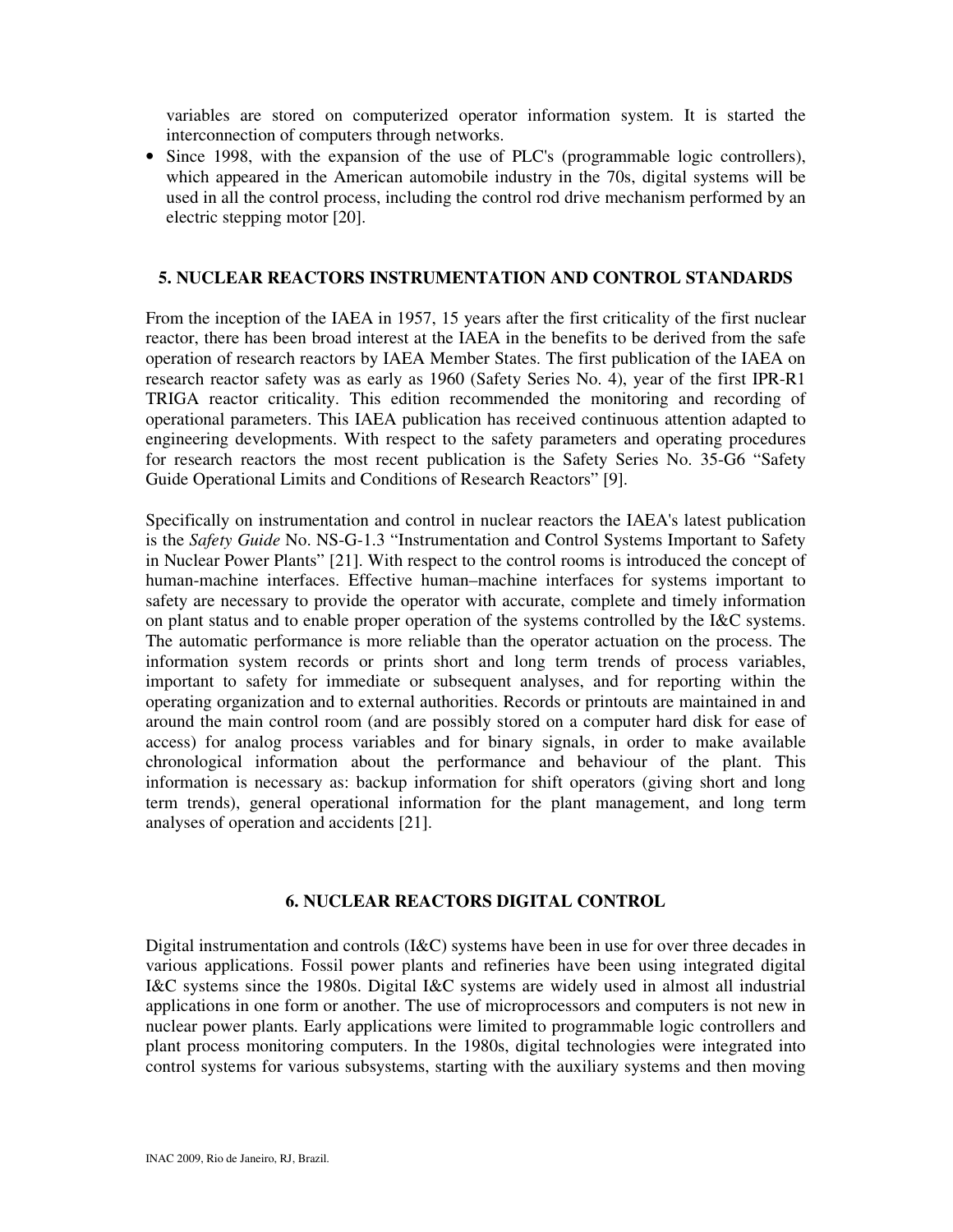to primary systems. By the 1990s, microprocessors were being used for data logging, control, and display for many no safety-related functions [13].

To ensure that nuclear reactor continue to provide reliable performance and meet current safety standards, the I&C systems should be periodically modernized. The nuclear industry has faced problems in finding spare parts for analog I&C systems whose hardware was produced 20-30 years ago. Physical ageing of equipment combined with lack spare parts has increased failure rates and operation and maintenance costs. Furthermore, a number of vendors have reduced their support for analog systems, and there may be instances in which the original supplier is no longer in business. Owing to the considerable improvements in the reliability of digital electronics in recent years, many nuclear utilities have decided to replace old analog I&C systems by computerized systems [21].

Digital computer systems are used in I&C systems important to safety to perform functions of protection, data acquisition, computation, control monitoring and display. If properly designed, they can offer the advantages of improved reliability, accuracy and functionality in comparison with analog systems. The computer system may take many forms, ranging from a large processor supporting many functions to a highly distributed network of small processors devoted to specific applications. Computer systems may be used to advantage in detecting and monitoring faults internal and external to plant systems and equipment important to safety. The first fully digitalized I&C system was integrated into the Kashiwazaki-Kariwa boiling-water reactor (Japan) in 1996. This was followed by other Japanese reactors. United States, France, the United Kingdom, Korea, Sweden, and other countries have also implemented digital I&C systems in their nuclear power plants. All new nuclear power plants are being designed with integrated digital I&C systems as the backbone of protection, controls, alarms, and display and monitoring [13]. Most research reactors built since 1980 have their controls performed by digital systems. Several reactors manufactured before this year, have changed their systems from analog to digital. Characteristics and advantages in digital control systems utilization in nuclear reactors can be found in the references: [22], [23], [3], [14], [24] and [25].

## **6.1 Relationship between reactor operators and instrumentation**

The operator should not "be a part" of a safety channel, i.e. proper operation of the safety channels should never be dependent on an operator since he is much less able to perform a given operation consistently and reliably than an instrument. Instead, the safety system should be designed to safeguard the reactor in spite of any simple error operator might make. The designer is often faced with the choice of designing the control system so that either the operator performs a great number of functions or it is as automatic as possible and the operator is free to observe the instrumentation and to watch for any sign of malfunction. If the operator is given too many functions to perform, all his time may be occupied with repetitive actions involved in controlling the reactor or some equipment associated with the reactor. An instrument can generally do this better and more reliably than can a human operator [26].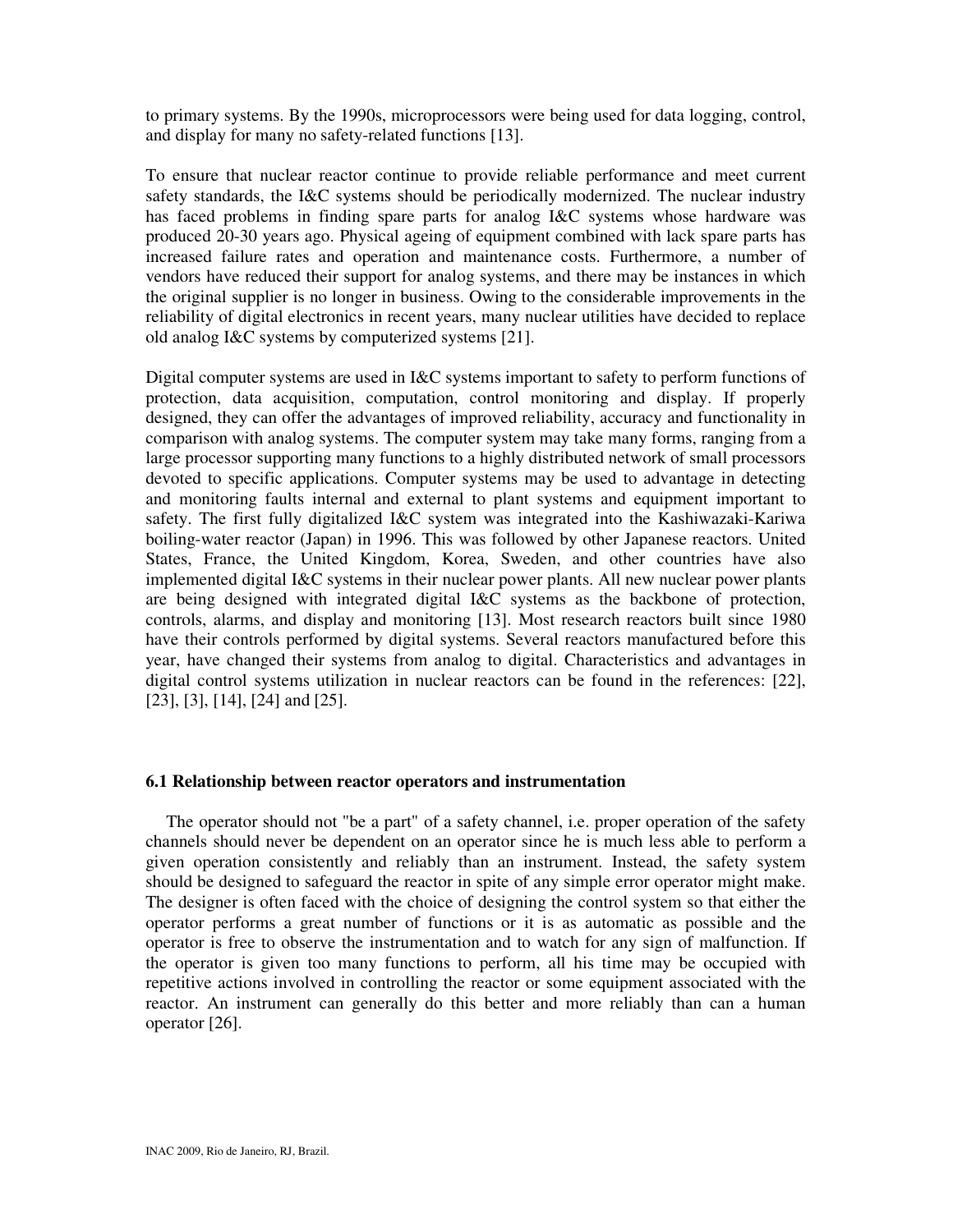## **7. UPGRADE OF IPR-R1 TRIGA INSTRUMENTATION PROPOSAL**

There are two projects in progress, supported by the *Fundação de Amparo à Pesquisa do Estado de Minas Gerais* (*FAPEMIG*), aiming to improve the IPR-R1 TRIGA reactor instrumentation [27] and [28]. The funds are being used to purchase new instruments of control and measure. To monitor the water from the primary loop were purchased two digital water conductivity transmitters and one digital pH meter. These instruments measure the water temperature and carry out the correction of the readings, and have output for data acquisition system. It also bought a USB interface card, and the supervisory software LabVIEW® (Laboratory Virtual Instrument Engineering Workbench). Other instruments will still be purchased as: detector for monitoring the control room radiation level, equipment for visual reactor core monitoring, a nobreak for the control system, step motors for control rods, etc.

## **7.1 Full digital control system**

The implementation of the new equipment described above and an efficient data acquisition system increases considerably the reliability of the IPR-R1 reactor instrumentation, even maintaining the current analog control logic. However, the total change of analog control for a digital one would place the IPR-R1 in the state-of-the-art instrumentation and control system. Bellow is presented, as an example, some specifications of a control system designed by General Atomics Electronic Systems Inc. [8], the reactors TRIGA builder's, for the IPR-R1. The General Atomics (GA), since 1980 provides digital control console to its reactor and from other reactor manufacturers. The software developed by the General Atomics manages 13 research reactors around the world [29]. The GA reactor instrumentation and control system shall be designed and manufactured to comply with the guidance given in American Nuclear Society (ANS), ANSI Guide ANSI/ANS 15.15-1978, "Criteria for the Reactor Safety Systems of Research Reactors" and the IAEA Safety Series 35-S1. The GA control system includes:

Instrumentation and control systems for all new TRIGA reactors have now evolved into compact, microprocessor-driven systems. As with previous generations of the I&C systems, they are designed to enable inexperienced students and nontechnical personnel to operate the reactor with a minimum of training. Four operating modes are typically available: manual, automatic, pulsing, and "square wave," the latter being a one-button startup sequence for bringing the reactor up quickly (a few seconds) to its operating steady-state power level. TRIGA reactors have also been licensed to operate in unattended mode, again as a result of the protection afforded by the safety characteristics of the U-ZrH fuel [30]. Figure 5 shows the simplified control system block diagram, and it can be noted the monitoring of the fuel temperature. Figure 6 shows the design of the digital control system console.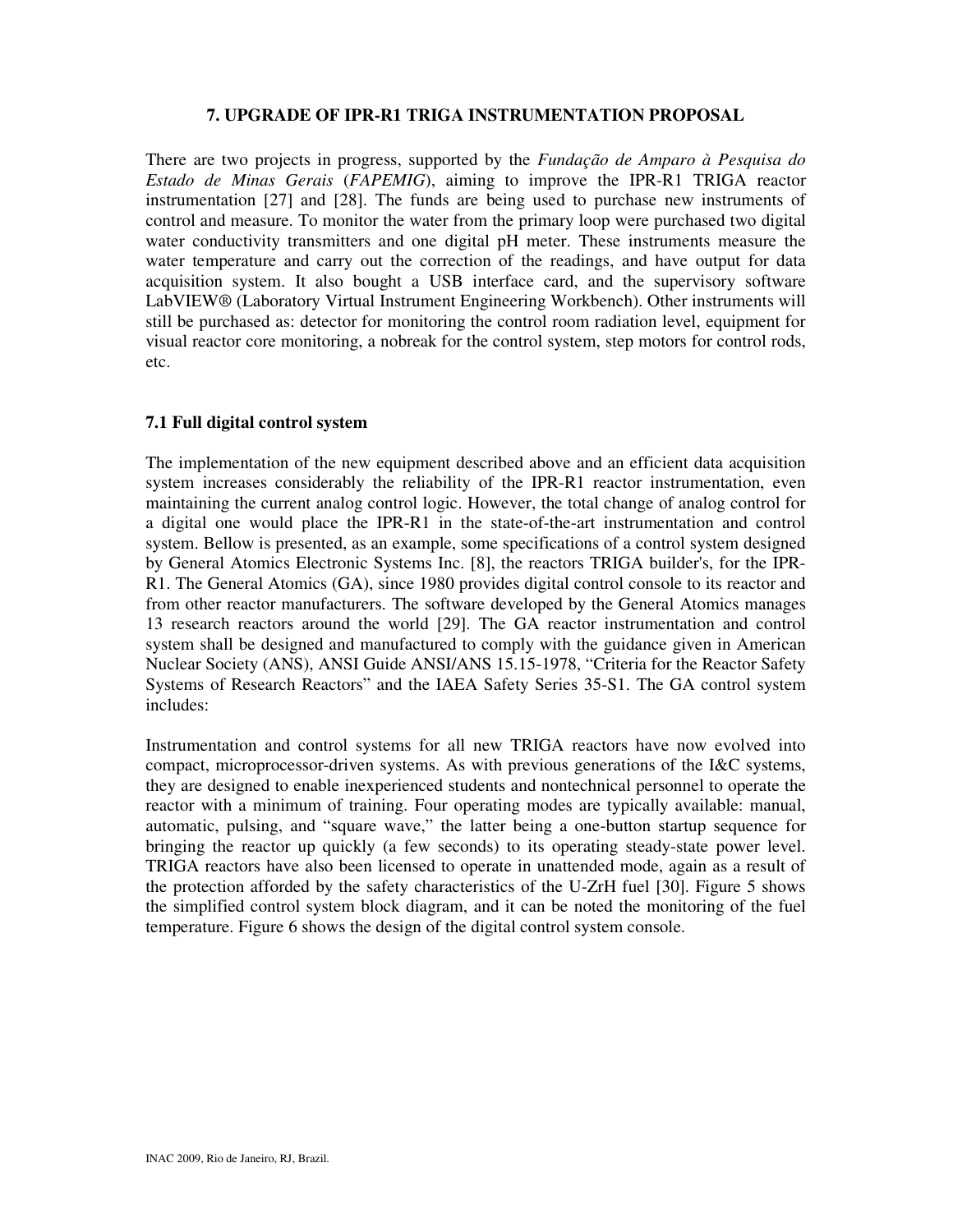

**Figure 5. Nowaday simplified research reactor control system block diagram [8]** 



**Figure 6. Digital TRIGA control system console designed by [8]**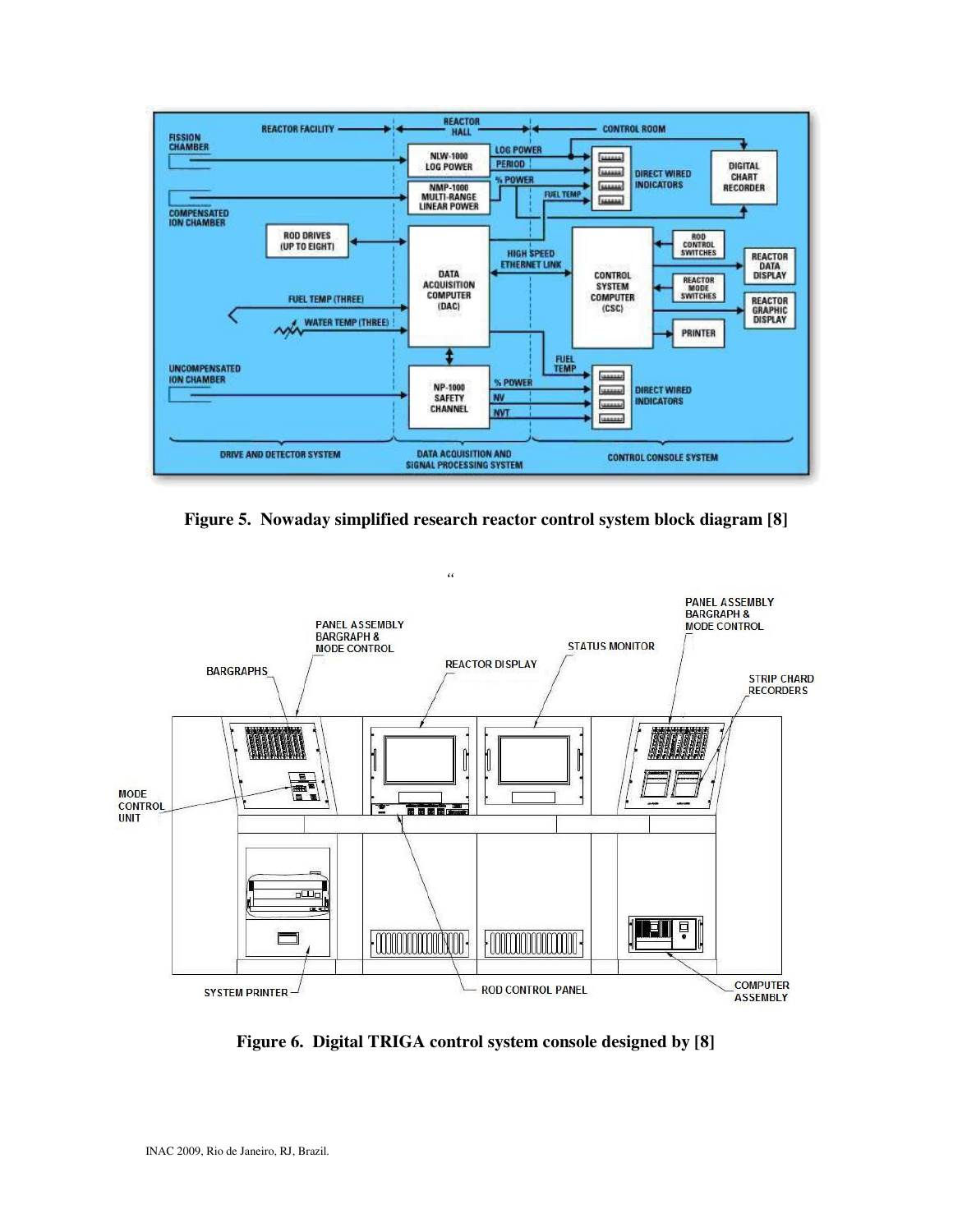#### **8. CONCLUSION**

The instrumentation and control systems of a nuclear reactor have three major roles. Firstly, they are the 'eyes and ears' of the operator. If properly planned, designed, constructed and maintained, they provide accurate and appropriate information and permit judicious action during both normal and abnormal operation. They are therefore, with the human operator, vital for the safe and efficient operation of the plant. Secondly, under normal operating conditions they provide automatic control, both of the main plant and of many ancillary systems. This allows the operator time to observe the plant behaviour and also to monitor what is happening so that the right corrective action can be taken quickly, if required. Thirdly, the I&C safety systems protect the plant from the consequences of any mistakes which the operator or the automatic control system may make. Under abnormal conditions they provide rapid automatic action to protect both the plant and the environment [14].

The IPR-R1 TRIGA reactor instrumentation and control system is now over 20 years old and is no longer representative of a typical reactor control room. A IPR-R1 reactor control console is based on logic and action of electromagnetic relays and most of the existing instruments are the first generation (galvanometer). From the 1980s, began to be used and digital indicators and now are being used virtual instruments (video monitors). The IPR-R1 reactor isn't controlled by the automatic way (startup, control rod movements and scrams). This operational philosophy was defined about 40 years ago, when the automation means were limited. Today, with the technology developed and with the use of a computer it's possible to execute all nuclear plant operations.

The new system would be based on microprocessor, and would utilize displays that are typical of state-of-the-art control rooms. The new reactors consoles were designed to provide the operation with safe and reliable in different modes as: manual, automatic, square wave, and pulse. All control functions can be implemented with computer technology. One of the design specifications was to use state-of-the-art digital equipment to improve reliability, increase the flexibility of upgrading, and reduce lifecycle costs. In addition, it provides a human-machine interface that the students would see in industry. The new control and safety system allows the IPR-R1 TRIGA to remain an active research center to educate students (from grade school through doctoral levels).

The IAEA has been stimulating its members to elaborate strategic planning for research reactors. The IPR-R1 TRIGA reactor has only 4% of average uranium burnup. With the retaking of the nuclear activities in Brazil, the increase is foreseen in the demand of use of the IPR-R1 in the nuclear power station operators formation, uranium characterization of new sources, tracer and radioisotopes production for the industry, etc. Considering that the reactor will be operate in the new power of 250 kW, and it happens an expansion in the service and research activities, it is foreseen that the end of the useful life of the reactor would happen in about 25 years.

#### **ACKNOWLEDGEMENTS**

The authors express their thanks to the *Fundação de Amparo à Pesquisa do Estado de Minas Gerais (FAPEMIG)* for the financial support.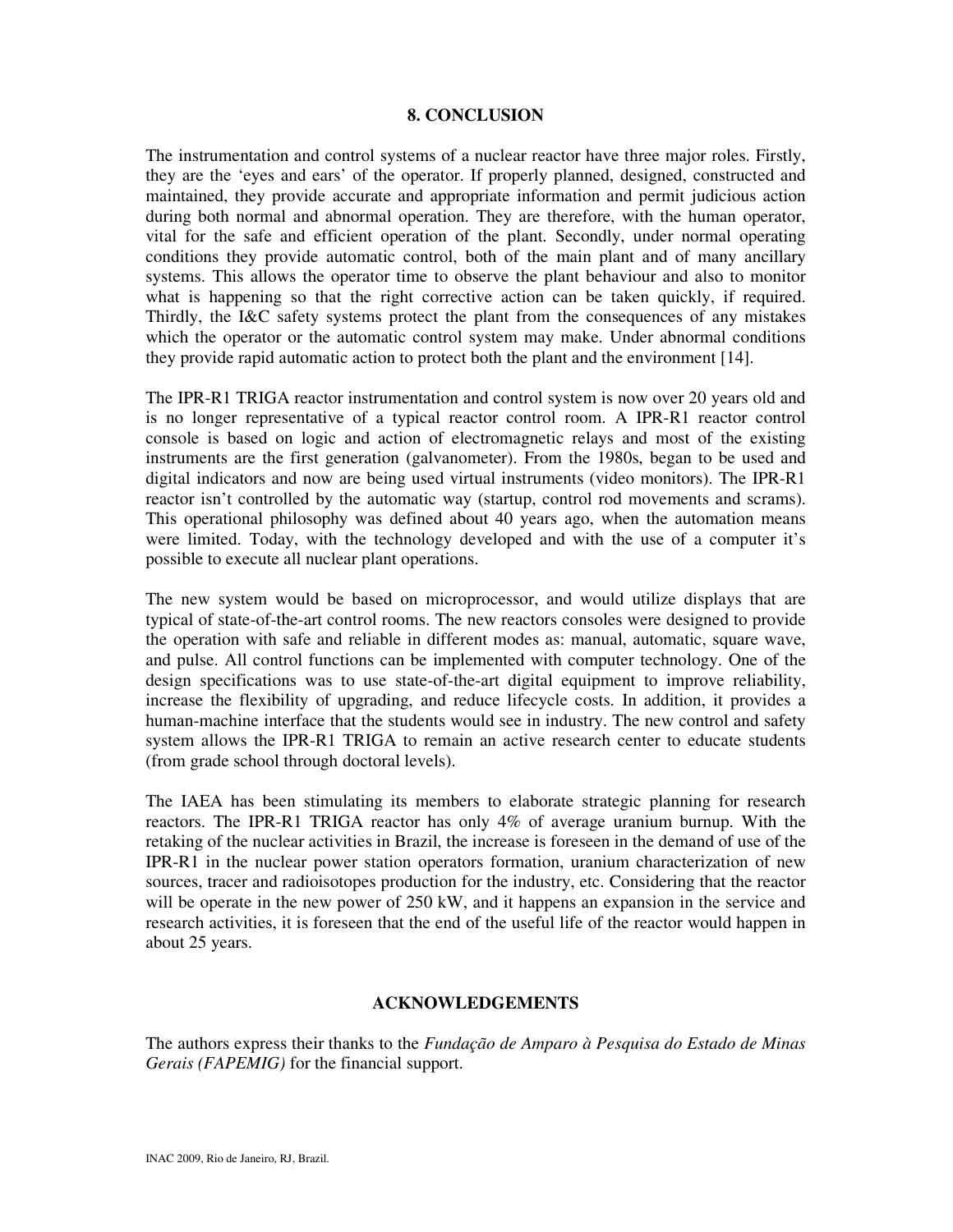#### **REFERENCES**

- 1. ISO International Organization for Standardization, http://www.iso.org/iso/home.htm, (2009).
- 2. IEC, International Electrotechnical Commission, http://www.iec.ch/, (2009).
- 3. IAEA International Atomic Energy Agency, "Specifications of Requirements for Upgrades Using Digital Instrumentation and Control Systems", IAEA-TECDOC-1066, IAEA, Vienna (1999a).
- 4. Dalle, H.M., "Simulação do Reator TRIGA- IPR R1 Utilizando Métodos de Transporte por Monte Carlo". Tese de Doutorado, Universidade Estadual de Campinas, São Paulo (2005).
- 5. CDTN/CNEN, "IPR-R1 TRIGA Reactor Safety Analysis Report". Belo Horizonte, RASIN/TRIGA-IPR-R1/CDTN (in Potuguese) (2007).
- 6. Mesquita, A.Z., "Experimental Investigation on Temperatures Distribuitions in a Research Nuclear Reactor TRIGA IPR-R1", Ph.D thesis, Universidade Estadual de Campinas, São Paulo, Brazil (in Portuguese), (2005).
- 7. Mesquita, A.Z.; Cândido, M.A.; Pinto, A.J. and Dalle, H.M. "Instrumented Fuel Element Recovery in IPR-R1 TRIGA Nuclear Research Reactor" *Proceedings of COBEM 2009 20th International Congress of Mechanical Engineering,* ABCM, November 15-20, 2009, Gramado, RS, (2009). Accepted for publication.
- 8. General Atomics Electronic Systems Inc., "Reactor Instrumentation & Control System Console for CDTN IPR-R1 TRIGA<sup>®</sup> Reactor Facility at Brazil", GA-ESI, USA (2008).
- 9. IAEA International Atomic Energy Agency, **"**Operational Limits and Conditions of Research Reactors", Safety Series No. 35-G6, Vienna (1995).
- 10. Böck, H. and Villa, M., "TRIGA Reactor Main Systems*"*, IAEA Number: AIAU 24311, May (2004).
- 11. TRIGA International, "Supply of TRIGA® Fuel Rods", TIFP 001-08 15 February 2008, France (2008).
- 12. US Department of Energy, "The First Reactor", Assistant Secretary for Nuclear Energy and Assistant Secretary, Management and Administration. Washington DC (1982)
- 13. NRC US Nuclear Regulatory Commission, "History of Digital Instrumentation and Controls". http://www.nrc.gov/about-nrc/regulatory/research/digital/history.html (2009).
- 14. IAEA International Atomic Energy Agency, "Modern Instrumentation and Control for Nuclear Power Plants: A Guidebook", Technical Reports Series No. 387, Vienna (1999b).
- 15. Blake, E.M., "NEI, NRC Raise Priority for digital I&C", *Nuclear News*, December 2006, p.  $26 - p$  29 (2006).
- 16. Holcomb, D.E; Wood, R.T., "Challenges for Instrumentation, Controls, and Humanmachine Interface Technologies. Nuclear News", December p. 31 – p. 36 (2006).
- 17. Swaminathan, P., "Design Aspects of Safety Critical Instrumentation of Nuclear Installations", *Int. J. Nuclear Energy Science and Technology*, Vol. 1, Nos. 2/3, pp.254– 263 (2005).
- 18. Srivastava, G.P., "ECIL's Contribution to India's Nuclear Power Programme"**,** *An International Journal of Nuclear Power* - Vol. 18 No. 2-3, p. 73 – p.76. (2004).
- 19. Uhrig, R. E.; Carter R.J., "Instrumentation, Control, and Safety Systems of Canadian Nuclear Facilities", Oak Ridge National Laboratory, July (1993).
- 20. General Atomics, <http://triga.ga.com/ctrlsys.html (2009)